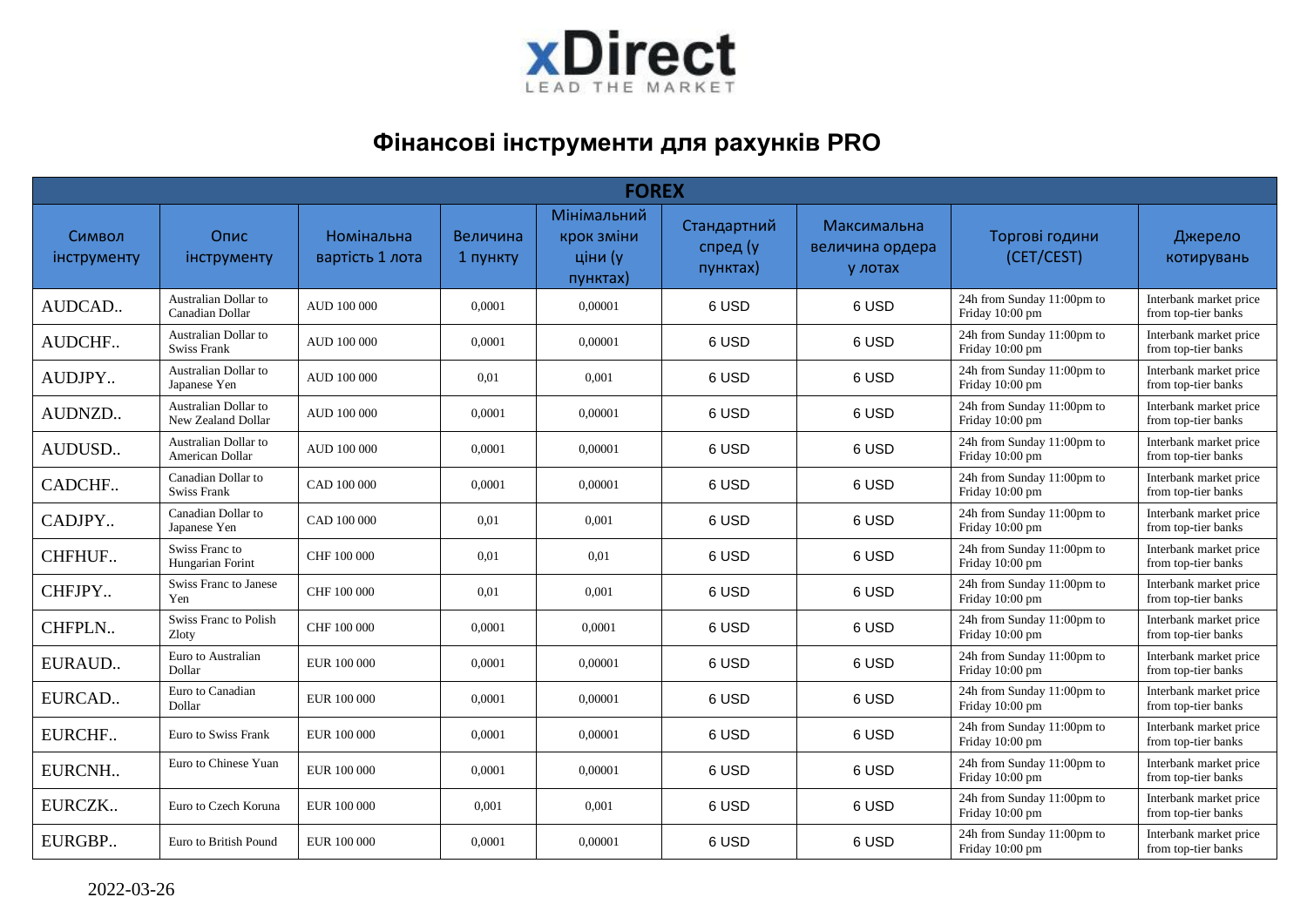

| EURHUF        | Euro to Hungarian<br>Forint                   | EUR 100 000 | 0,01   | 0,01    | 6 USD | 6 USD | 24h from Sunday 11:00pm to<br>Friday 10:00 pm      | Interbank market price<br>from top-tier banks |
|---------------|-----------------------------------------------|-------------|--------|---------|-------|-------|----------------------------------------------------|-----------------------------------------------|
| EURJPY        | Euro to Japanese Yen                          | EUR 100 000 | 0,01   | 0,001   | 6 USD | 6 USD | 24h from Sunday 11:00pm to<br>Friday 10:00 pm      | Interbank market price<br>from top-tier banks |
| EURMXN        | Euro to Mexican Peso                          | EUR 100 000 | 0,0001 | 0,0001  | 6 USD | 6 USD | 24h from Sunday 11:00pm to<br>Friday 10:00 pm      | Interbank market price<br>from top-tier banks |
| EURNOK        | Euro to Norwegian<br>Krone                    | EUR 100 000 | 0,0001 | 0,0001  | 6 USD | 6 USD | 24h from Sunday 11:00pm to<br>Friday 10:00 pm      | Interbank market price<br>from top-tier banks |
| EURNZD        | Euro to New Zeland<br>Dollar                  | EUR 100 000 | 0,0001 | 0,00001 | 6 USD | 6 USD | 24h from Sunday 11:00pm to<br>Friday 10:00 pm      | Interbank market price<br>from top-tier banks |
| EURPLN        | Euro to Polish Zloty                          | EUR 100 000 | 0,0001 | 0,0001  | 6 USD | 6 USD | 24h from Sunday 11:00pm to<br>Friday 10:00 pm      | Interbank market price<br>from top-tier banks |
| EURRON        | Euro to Romanian New<br>Leu                   | EUR 100 000 | 0,0001 | 0,0001  | 6 USD | 6 USD | $8:00$ am - 7:00 pm                                | Interbank market price<br>from top-tier banks |
| EURRUB        | Euro to Russian Ruble                         | EUR 100 000 | 0,0001 | 0,0001  | 6 USD | 6 USD | $7:00$ am $-5:00$ pm CET<br>8:00 am - 6:00 pm CEST | Interbank market price<br>from top-tier banks |
| EURSEK        | Euro to Swedish Krona                         | EUR 100 000 | 0,0001 | 0,0001  | 6 USD | 6 USD | 24h from Sunday 11:00pm to<br>Friday 10:00 pm      | Interbank market price<br>from top-tier banks |
| EURTRY        | Euro to Turkish Lira                          | EUR 100 000 | 0,0001 | 0,00001 | 6 USD | 6 USD | 24h from Sunday 11:00pm to<br>Friday 10:00 pm      | Interbank market price<br>from top-tier banks |
| EURUSD        | Euro to American<br>Dollar                    | EUR 100 000 | 0,0001 | 0,00001 | 6 USD | 6 USD | 24h from Sunday 11:00pm to<br>Friday 10:00 pm      | Interbank market price<br>from top-tier banks |
| EURZAR        | Euro to South African<br>Rand                 | EUR 100 000 | 0,0001 | 0,0001  | 6 USD | 6 USD | 24h from Sunday 11:00pm to<br>Friday 10:00 pm      | Interbank market price<br>from top-tier banks |
| <b>GBPAUD</b> | <b>British Pound to</b><br>Australian Dollar  | GBP 100 000 | 0,0001 | 0,00001 | 6 USD | 6 USD | 24h from Sunday 11:00pm to<br>Friday 10:00 pm      | Interbank market price<br>from top-tier banks |
| GBPCAD        | <b>British Pound to</b><br>Canadian Dollar    | GBP 100 000 | 0,0001 | 0,00001 | 6 USD | 6 USD | 24h from Sunday 11:00pm to<br>Friday 10:00 pm      | Interbank market price<br>from top-tier banks |
| <b>GBPCHF</b> | <b>British Pound to Swiss</b><br>Frank        | GBP 100 000 | 0,0001 | 0,00001 | 6 USD | 6 USD | 24h from Sunday 11:00pm to<br>Friday 10:00 pm      | Interbank market price<br>from top-tier banks |
| GBPJPY        | <b>British Pound to</b><br>Japanese Yen       | GBP 100 000 | 0.01   | 0,001   | 6 USD | 6 USD | 24h from Sunday 11:00pm to<br>Friday 10:00 pm      | Interbank market price<br>from top-tier banks |
| GBPMXN        | British Pound to<br><b>Mexican Peso</b>       | GBP 100 000 | 0,0001 | 0,0001  | 6 USD | 6 USD | 24h from Sunday 11:00pm to<br>Friday 10:00 pm      | Interbank market price<br>from top-tier banks |
| GBPNZD        | <b>British Pound to New</b><br>Zealand Dollar | GBP 100 000 | 0,0001 | 0,00001 | 6 USD | 6 USD | 24h from Sunday 11:00pm to<br>Friday 10:00 pm      | Interbank market price<br>from top-tier banks |
| <b>GBPPLN</b> | <b>British Pound to Polish</b><br>Zloty       | GBP 100 000 | 0,0001 | 0,0001  | 6 USD | 6 USD | 24h from Sunday 11:00pm to<br>Friday 10:00 pm      | Interbank market price<br>from top-tier banks |
| GBPUSD        | <b>British Pound to</b><br>American Dollar    | GBP 100 000 | 0,0001 | 0,00001 | 6 USD | 6 USD | 24h from Sunday 11:00pm to<br>Friday 10:00 pm      | Interbank market price<br>from top-tier banks |
| GBPZAR        | <b>British Pound to South</b><br>African Rand | GBP 100 000 | 0,0001 | 0,0001  | 6 USD | 6 USD | 24h from Sunday 11:00pm to<br>Friday 10:00 pm      | Interbank market price<br>from top-tier banks |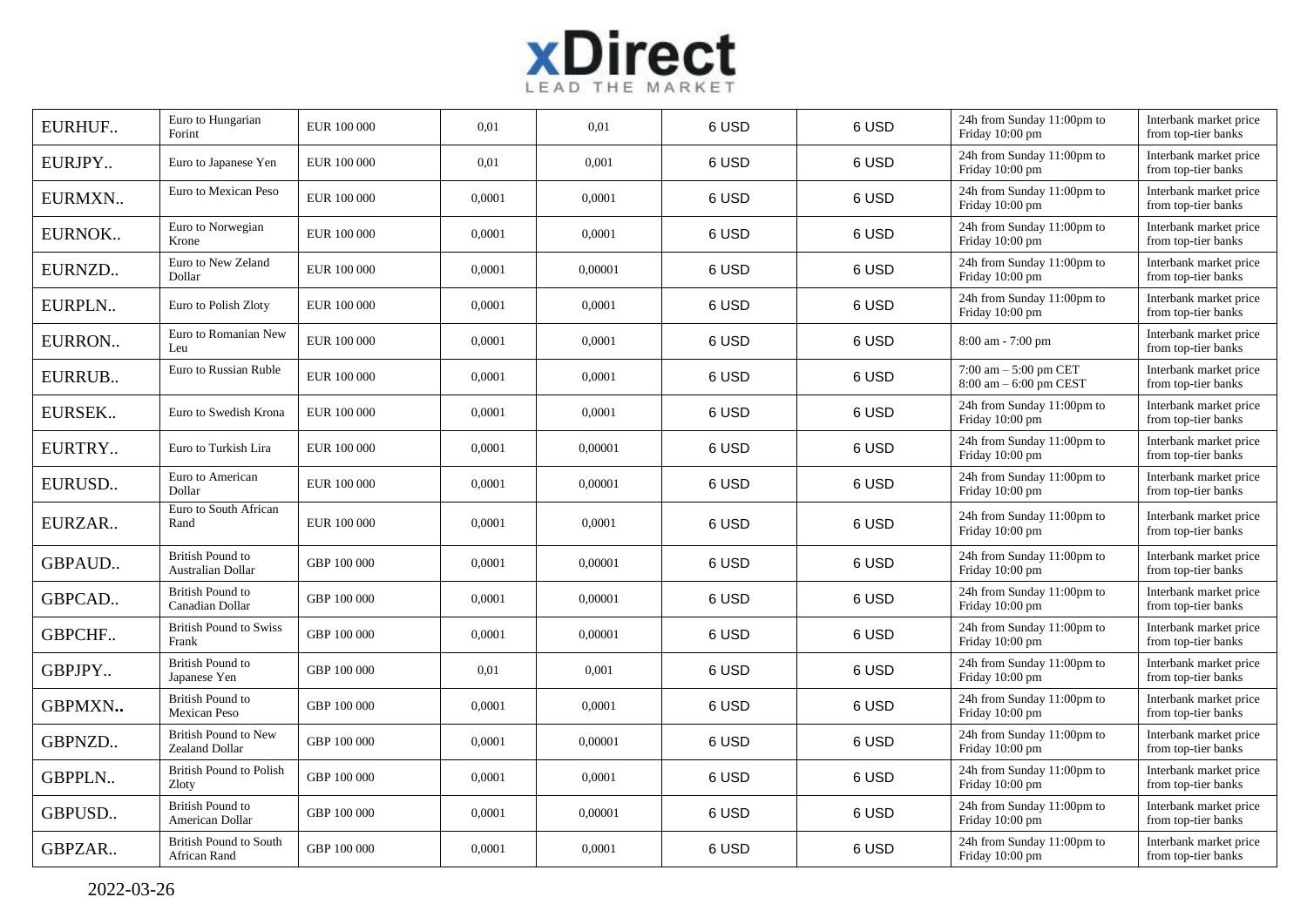

| NZDCAD        | New Zealand Dollar to<br>Canadian Dollar    | NZD 100 000        | 0,0001 | 0,00001 | 6 USD | 6 USD | 24h from Sunday 11:00pm to<br>Friday 10:00 pm         | Interbank market price<br>from top-tier banks |
|---------------|---------------------------------------------|--------------------|--------|---------|-------|-------|-------------------------------------------------------|-----------------------------------------------|
| NZDCHF        | New Zealand Dollar to<br><b>Swiss Frank</b> | NZD 100 000        | 0.0001 | 0.00001 | 6 USD | 6 USD | 24 h from Sunday 11:00 pm to<br>Friday 10:00 pm       | Interbank market price<br>from top-tier banks |
| NZDJPY        | New Zealand Dollar to<br>Japanese Yen       | NZD 100 000        | 0,01   | 0,001   | 6 USD | 6 USD | 24h from Sunday 11:00 pm to<br>Friday 10:00 pm        | Interbank market price<br>from top-tier banks |
| NZDUSD        | New Zealand Dollar to<br>American Dollar    | NZD 100 000        | 0,0001 | 0,00001 | 6 USD | 6 USD | 24h from Sunday 11:00 pm to<br>Friday 10:00 pm        | Interbank market price<br>from top-tier banks |
| <b>USDBRL</b> | American Dollar to<br><b>Brazilian Real</b> | <b>USD 100 000</b> | 0,0001 | 0,0001  | 6 USD | 6 USD | 1:05 pm - 7:00 pm (CET), 2:05<br>pm - 8:00 pm (CEST)  | Interbank market price<br>from top-tier banks |
| <b>USDCAD</b> | American Dollar to<br>Canadian Dollar       | <b>USD 100 000</b> | 0,0001 | 0,00001 | 6 USD | 6 USD | 24h from Sunday 11:00pm to<br>Friday 10:00 pm         | Interbank market price<br>from top-tier banks |
| <b>USDCHF</b> | American Dollar to<br><b>Swiss Frank</b>    | <b>USD 100 000</b> | 0,0001 | 0,00001 | 6 USD | 6 USD | 24h from Sunday 11:00pm to<br>Friday 10:00 pm         | Interbank market price<br>from top-tier banks |
| <b>USDCLP</b> | American Dollar to<br>Chilean Peso          | <b>USD 100 000</b> | 0,01   | 0.01    | 6 USD | 6 USD | 01:00 pm - 5:45 pm CET;<br>03:00 pm - 7:45 pm CEST    | Interbank market price<br>from top-tier banks |
| <b>USDCHN</b> | American Dollar to<br>Chinese Yuan          | <b>USD 100 000</b> | 0,0001 | 0,00001 | 6 USD | 6 USD | 24h from Sunday 11:00pm to<br>Friday 10:00 pm         | Interbank market price<br>from top-tier banks |
| <b>USDCZK</b> | American Dollar to<br>Czech Korona          | <b>USD 100 000</b> | 0,001  | 0,001   | 6 USD | 6 USD | 24h from Sunday 11:00 pm to<br>Friday 10:00 pm        | Interbank market price<br>from top-tier banks |
| <b>USDHUF</b> | American Dollar to<br>Hungarian Forint      | <b>USD 100 000</b> | 0,01   | 0,01    | 6 USD | 6 USD | 24h from Sunday 11:00 pm to<br>Friday 10:00 pm        | Interbank market price<br>from top-tier banks |
| USDJPY        | American Dollar to<br>Japanese Yen          | <b>USD 100 000</b> | 0,01   | 0,001   | 6 USD | 6 USD | 24h from Sunday 11:00 pm to<br>Friday 10:00 pm        | Interbank market price<br>from top-tier banks |
| <b>USDMXN</b> | American Dollar to<br>Mexican Peso          | <b>USD 100 000</b> | 0,0001 | 0,0001  | 6 USD | 6 USD | 24h from Sunday 11:00 pm to<br>Friday 10:00 pm        | Interbank market price<br>from top-tier banks |
| <b>USDNOK</b> | American Dollar to<br>Norwegian Krone       | <b>USD 100 000</b> | 0,0001 | 0,0001  | 6 USD | 6 USD | 24h from Sunday 11:00 pm to<br>Friday 10:00 pm        | Interbank market price<br>from top-tier banks |
| <b>USDPLN</b> | American Dollar to<br>Polish Zloty          | <b>USD 100 000</b> | 0,0001 | 0,0001  | 6 USD | 6 USD | 24h from Sunday 11:00pm to<br>Friday 10:00 pm         | Interbank market price<br>from top-tier banks |
| <b>USDRON</b> | American Dollar to<br>Romanian New Leu      | <b>USD 100 000</b> | 0,0001 | 0,0001  | 6 USD | 6 USD | $8:00$ am - 7:00 pm                                   | Interbank market price<br>from top-tier banks |
| <b>USDRUB</b> | American Dollar to<br>Russian Ruble         | <b>USD 100 000</b> | 0,0001 | 0,0001  | 6 USD | 6 USD | $7:00$ am $-5:00$ pm CET<br>$8:00$ am $-6:00$ pm CEST | Interbank market price<br>from top-tier banks |
| <b>USDSEK</b> | American Dollar to<br>Swedish Krona         | <b>USD 100 000</b> | 0,0001 | 0,0001  | 6 USD | 6 USD | 24h from Sunday 11:00pm to<br>Friday 10:00 pm         | Interbank market price<br>from top-tier banks |
| <b>USDTRY</b> | American Dollar to<br>Turkish Lira          | <b>USD 100 000</b> | 0,0001 | 0,00001 | 6 USD | 6 USD | 24h from Sunday 11:00pm to<br>Friday 10:00 pm         | Interbank market price<br>from top-tier banks |
| USDZAR        | American Dollar to<br>South African Rand    | <b>USD 100 000</b> | 0,0001 | 0,0001  | 6 USD | 6 USD | 24h from Sunday 11:00pm to<br>Friday 10:00 pm         | Interbank market price<br>from top-tier banks |
|               |                                             |                    |        |         |       |       |                                                       |                                               |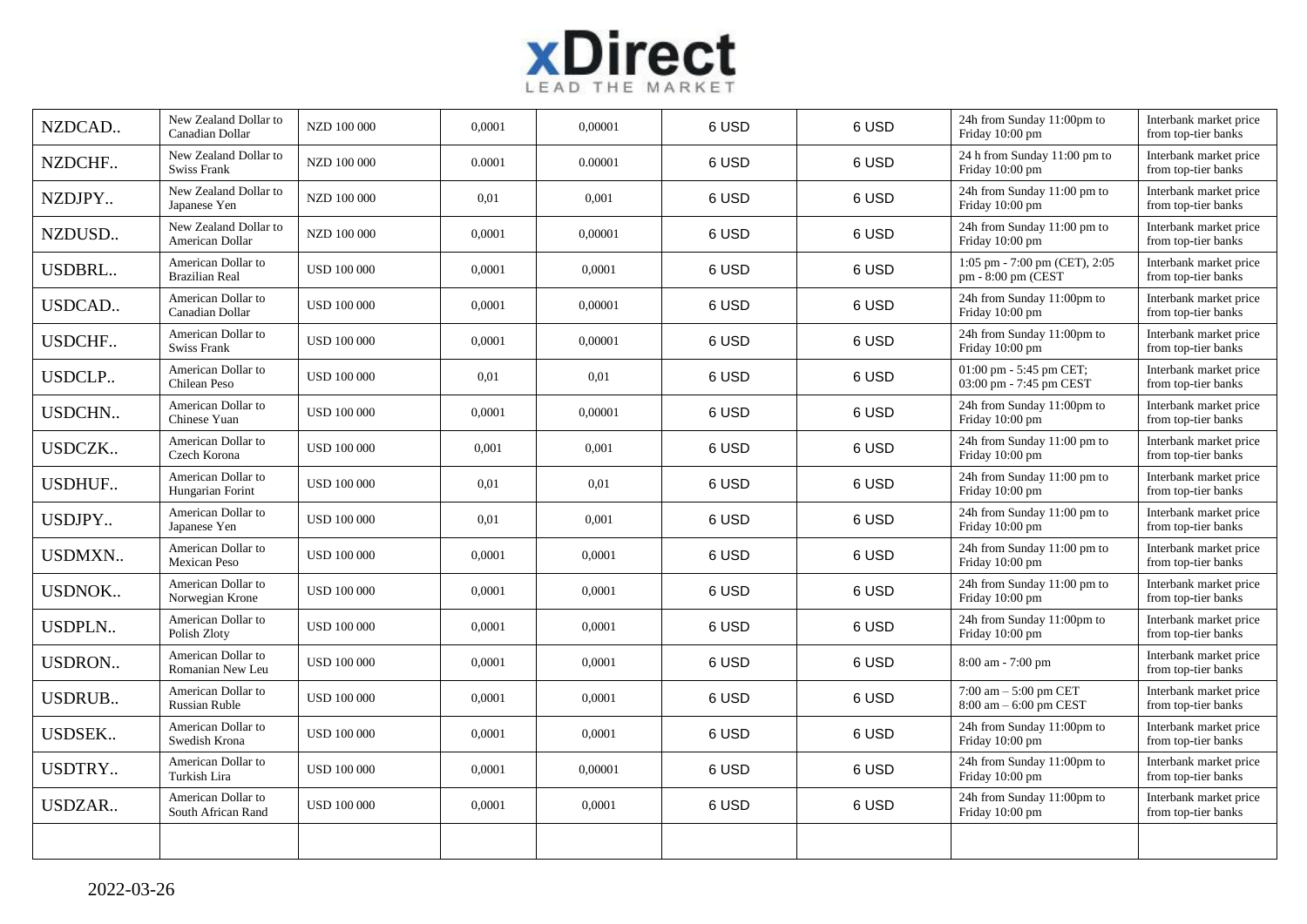

| <b>INDICES</b>        |                                                                                                                                                              |                                     |                      |                                                  |                                     |                                           |                                                                                                                                     |                       |  |  |  |
|-----------------------|--------------------------------------------------------------------------------------------------------------------------------------------------------------|-------------------------------------|----------------------|--------------------------------------------------|-------------------------------------|-------------------------------------------|-------------------------------------------------------------------------------------------------------------------------------------|-----------------------|--|--|--|
| Символ<br>інструменту | Опис<br>інструменту                                                                                                                                          | Номінальна<br>вартість 1<br>лота    | Величина<br>1 пункту | Мінімальний<br>крок зміни<br>ціни (у<br>пунктах) | Стандартний<br>спред (у<br>пунктах) | Максимальна<br>величина ордера у<br>лотах | Торгові години<br>(CET/CEST)                                                                                                        | Джерело<br>котирувань |  |  |  |
| AUS200                | Instrument, which price<br>is based on quotations of<br>the contract for index<br>reflecting 200 largest<br>Australian stocks quoted<br>on organized market. | Futures con-tract<br>level * USD 25 | $\mathbf{1}$         | $\mathbf{1}$                                     | 6 USD                               | 6 USD                                     | 00:05am - 6:30am and 7:15am<br>- 9:00pm(CET); 2:05am -<br>8:30am and 9:15am - 11:00 pm<br>(CEST)                                    | Organized market      |  |  |  |
| <b>AUT20</b>          | Instrument, which price<br>is based on quotations of<br>the contract for index<br>reflecting 20 larg- est<br>Austrian stocks quoted<br>on orga- nized market | Instrument level<br>* EUR 10        | $\mathbf{1}$         | $\mathbf{1}$                                     | 6 USD                               | 6 USD                                     | $09:10am - 5:00pm$                                                                                                                  | Organized market      |  |  |  |
| BRAComp               | Instrument, which price<br>is based on quotations of<br>the contract for index<br>reflecting largest<br>Brazilian stocks quoted<br>on orga- nized market.    | Futures con-tract<br>level * USD 2  |                      | $\mathbf{1}$                                     | 6 USD                               | 6 USD                                     | 1:05 am - 9:55 pm CET 2:05 pm<br>- 10:55 pm CEST Friday till<br>10:00 pm                                                            | Organized market      |  |  |  |
| CHNComp               | Instrument, which price<br>is based on quotations of<br>the contract for index<br>reflecting largest<br>Chinese stocks quoted<br>on orga- nized market.      | Futures con-tract<br>level * USD 10 | -1                   | $\overline{1}$                                   | 6 USD                               | 6 USD                                     | 2:20am - 5:00am; 6:35am -<br>9:15am; 10:20am -<br>20:00pm(CET); 3:20am -<br>6:00am; 7:35am - 10:15am;<br>$11:20am - 21:00pm$ (CEST) | Organized market      |  |  |  |
| CZKCASH               | Instrument, which price<br>is based on quotations of<br>the contract for index<br>reflecting largest Czech<br>stocks quoted on orga-<br>nized market.        | Index level * USD<br>100            | 0.1                  | 0,1                                              | 6 USD                               | 6 USD                                     | 9:20am - 4:00pm                                                                                                                     | Organized market      |  |  |  |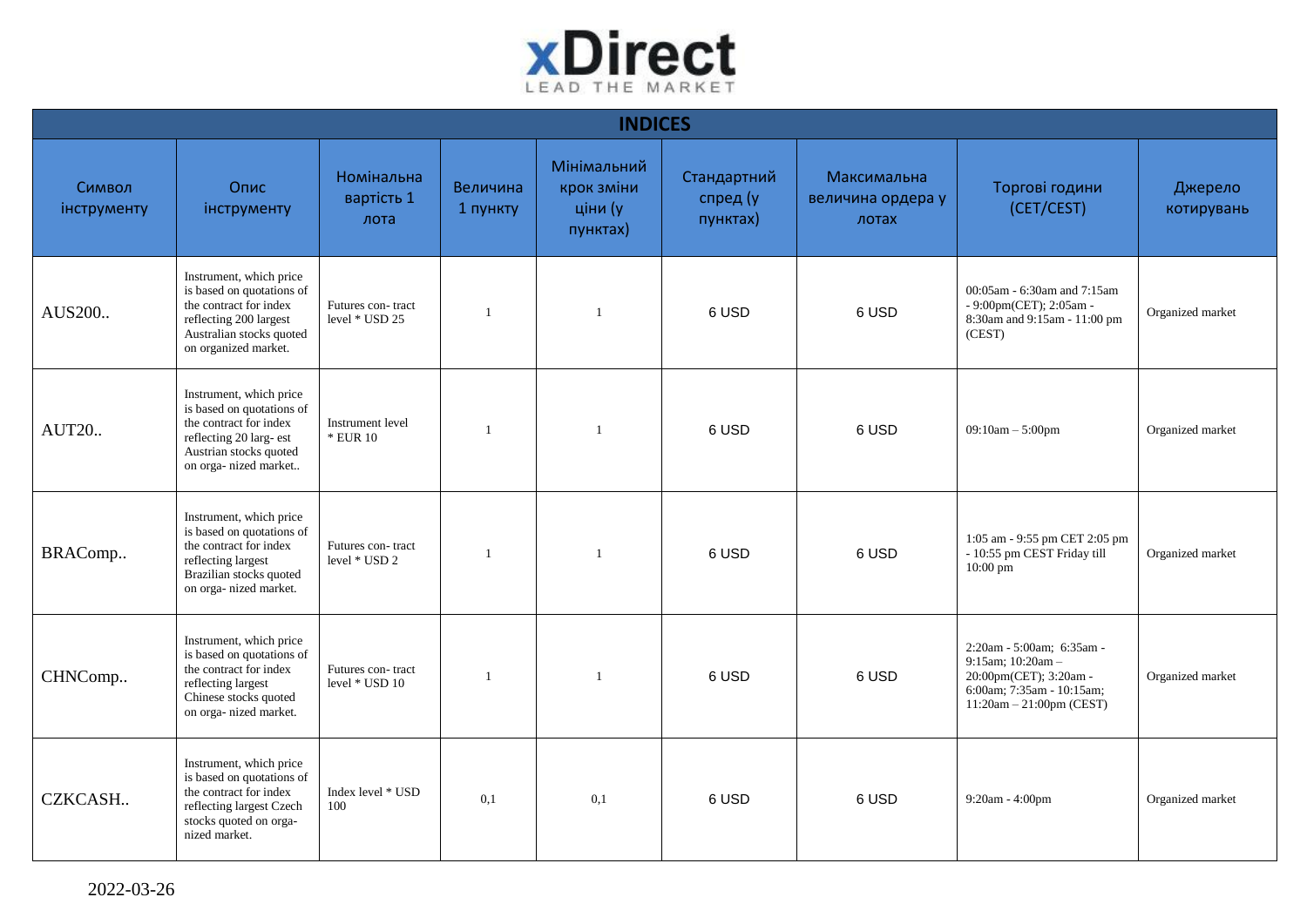

| DE30         | Instrument, which price<br>is based on quotations of<br>the contract for index<br>reflecting 30 larg- est<br>German stocks quoted<br>on orga- nized market. | Futures con-tract<br>level * EUR 25 | 0,1          | 0.1          | 6 USD | 6 USD | 1:15 am - 10:00 pm CET, 2:15<br>$am - 10:00$ pm CEST                                                                                 | Organized market |
|--------------|-------------------------------------------------------------------------------------------------------------------------------------------------------------|-------------------------------------|--------------|--------------|-------|-------|--------------------------------------------------------------------------------------------------------------------------------------|------------------|
| EU50         | Instrument, which price<br>is based on quotations of<br>the contract for index<br>reflecting 50 larg- est<br>European stocks quoted<br>on organized market. | Futures con-tract<br>level * EUR 10 | 0,1          | 0,1          | 6 USD | 6 USD | 1:15 am - 10:00 pm CET, 2:15<br>$am - 10:00$ pm $\text{CEST}$                                                                        | Organized market |
| <b>FRA40</b> | Instrument, which price<br>is based on quotations of<br>the contract for index<br>reflecting 40 larg- est<br>French stocks quoted on<br>orga- nized market. | Futures con-tract<br>level * EUR 10 | 0,1          | 0,1          | 6 USD | 6 USD | 8:00am - 10:00pm                                                                                                                     | Organized market |
| HKComp       | Instrument, which price<br>is based on quotations of<br>the contract for index<br>reflecting largest Hong<br>Kong stocks quoted on<br>orga-nized market.    | Futures con-tract<br>level * USD 5  | -1           | $\mathbf{1}$ | 6 USD | 6 USD | 2:20am - 5:00am 6:35am -<br>9:15am 10:20am - 20:00pm<br>(CET) 3:20am - 6:00am 7:35am<br>$-10:15$ am $11:20$ am $-21:00$ pm<br>(CEST) | Organized market |
| HUNComp*     | Instrument, which price<br>is based on quotations of<br>the contract for index<br>reflecting largest<br>Hungarian stocks quoted<br>on orga- nized market.   | Futures con-tract<br>level * USD 5  | $\mathbf{1}$ | $\mathbf{1}$ | 6 USD | 6 USD | 9:10am - 5:00pm                                                                                                                      | Organized market |
| INDIA50      | Instrument, which price<br>is based on quotations of<br>the contract for index<br>reflecting 50 larg- est<br>Indian stocks quoted on<br>orga-nized market.  | Futures con-tract<br>level * USD 20 | 0,1          | 0,1          | 6 USD | 6 USD | 4:50am - 11:00(CET); 5:50am -<br>12:00am(CEST)                                                                                       | Organized market |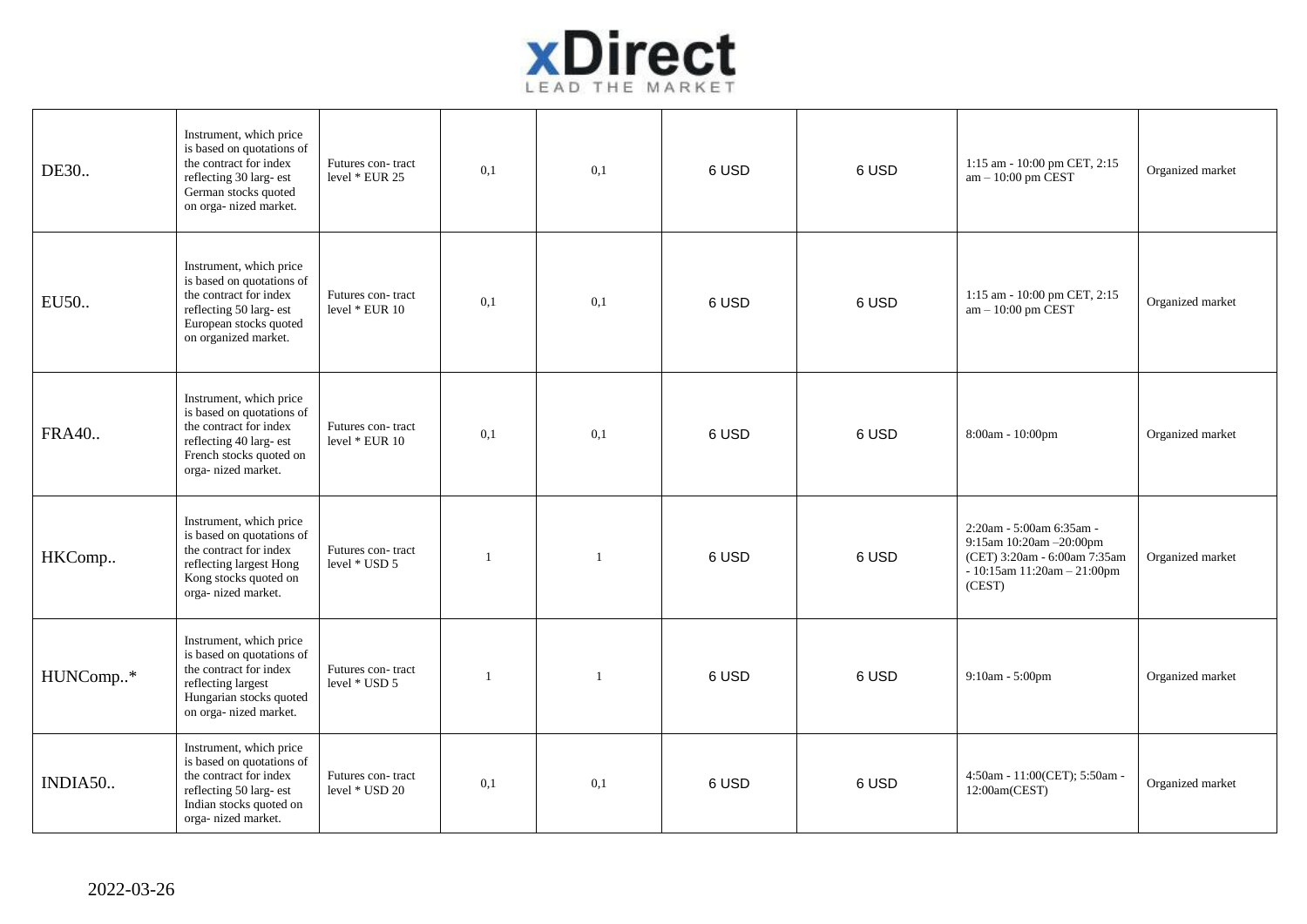

| ITA40        | Intrument which price is<br>based on quotations of<br>the index reflecting 40<br>largest Italian stocks<br>quoted on organized<br>market.                           | Instrument Price*<br>EUR <sub>5</sub> | $\overline{1}$ | $\mathbf{1}$ | 6 USD | 6 USD | 9:00 am $-8:30$ pm                                                                              | Organized market |
|--------------|---------------------------------------------------------------------------------------------------------------------------------------------------------------------|---------------------------------------|----------------|--------------|-------|-------|-------------------------------------------------------------------------------------------------|------------------|
| JAP225       | Instrument, which price<br>is based on quotations of<br>the contract for index<br>reflecting 225 largest<br>Japanese stocks quoted<br>on organized market.          | Futures con-tract<br>level * USD 10   | $\overline{1}$ | -1           | 6 USD | 6 USD | 1:05am - 7:10am and 8:35am -<br>5:00pm (CET); 2:05am - 8:10am<br>and 9:35am - 6:00pm (CEST)     | Organized market |
| KOSP200      | Instrument, which price<br>is based on quotations of<br>the contract for index<br>reflecting 200 largest<br>South Korean stocks<br>quoted on orga-<br>nized market. | Futures con-tract<br>level * USD 500  | 0,1            | 0,1          | 6 USD | 6 USD | 1:05am - 7:10am (CET); 2:05am<br>$-8:10am$ (CEST)                                               | Organized market |
| MEXComp      | Instrument, which price<br>is based on quotations of<br>the contract for index<br>reflecting largest<br>Mexican stocks quoted<br>on orga- nized market.             | Futures con-tract<br>level * USD 3    | $\overline{1}$ | $\mathbf{1}$ | 6 USD | 6 USD | 3:30 pm $-$ 9:00 pm (CET)                                                                       | Organized market |
| <b>NED25</b> | Instrument, which price<br>is based on quotations of<br>the contract for index<br>reflecting 25 larg- est<br>Netherlands stocks<br>quoted on organized<br>market.   | Futures con-tract<br>level * EUR 200  | 0.01           | 0.01         | 6 USD | 6 USD | $8:00$ am $-10:00$ pm                                                                           | Organized market |
| <b>RUS50</b> | Instrument, which price<br>is based on quotations of<br>the contract for index<br>reflecting 50 larg- est<br>Russian stocks quoted on<br>orga-<br>nized market.     | Futures con-tract<br>level * USD 100  | 0,1            | 0,1          | 6 USD | 6 USD | 8:05am - 4:45pm and 5:05pm -<br>9:50pm (CET); 9:05am -<br>5:45pm and 6:05pm - 10:50pm<br>(CEST) | Organized market |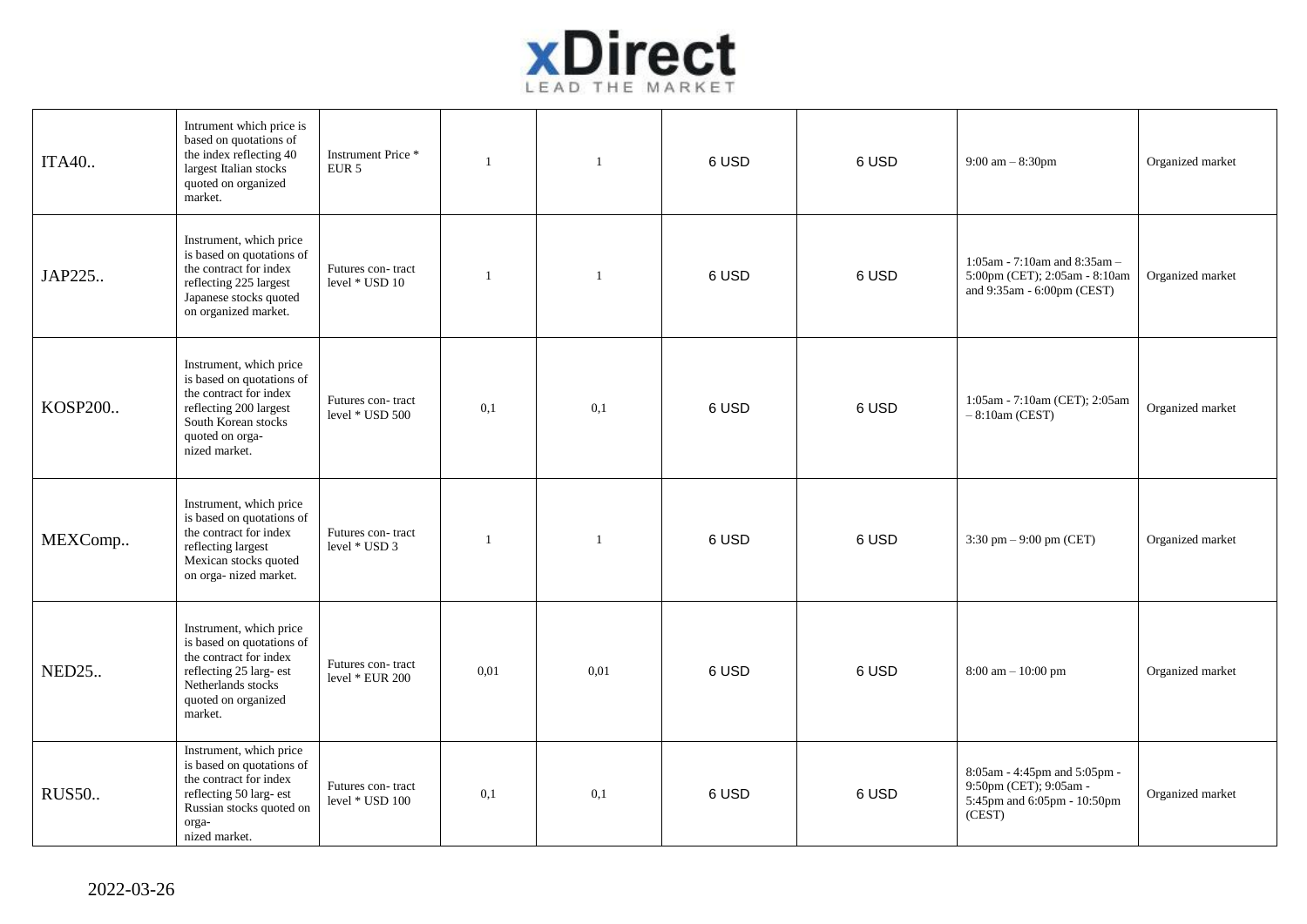

| SPA35        | Instrument, which price<br>is based on quotations of<br>the contract for index<br>reflecting 35 larg- est<br>Spanish stocks quoted on<br>orga- nized market.                | Futures con-tract<br>level * EUR 10 | $\mathbf{1}$ | $\overline{1}$ | 6 USD | 6 USD | 8:00am - 8:00pm                                                                | Organized market |
|--------------|-----------------------------------------------------------------------------------------------------------------------------------------------------------------------------|-------------------------------------|--------------|----------------|-------|-------|--------------------------------------------------------------------------------|------------------|
| <b>SUI20</b> | Instrument, which price<br>is based on quotations of<br>the contract for index<br>reflecting 20 larg- est<br>Swiss stocks quoted on<br>orga-nized market.                   | Futures con-tract<br>level * USD 20 | $\mathbf{1}$ | $\mathbf{1}$   | 6 USD | 6 USD | 8:00am - 10:00pm                                                               | Organized market |
| <b>UK100</b> | Instrument, which price<br>is based on quotations of<br>the contract for index<br>reflecting 100 largest<br>UK stocks quoted on<br>orga- nized market.                      | Futures con-tract<br>level * GBP 10 | 0,1          | 0,1            | 6 USD | 6 USD | 2:00am-10:00pm                                                                 | Organized market |
| US100        | Instrument, which price<br>is based on quotations of<br>the contract for index<br>reflecting 100 largest<br>American technology<br>stocks quoted on orga-<br>nized market.  | Futures con-tract<br>level * USD 20 | 0.01         | 0.01           | 6 USD | 6 USD | 00:05am - 10:15pm and<br>$10:30$ pm $-11:00$ pm Friday till<br>10:00 pm        | Organized market |
| US30         | Instrument, which price<br>is based on quotations of<br>the contract for index<br>reflecting 30 larg- est<br>American industrial<br>stocks quoted on orga-<br>nized market. | Futures con-tract<br>level * USD 5  | 1            | $\overline{1}$ | 6 USD | 6 USD | $00:05$ am $-10:15$ pm and<br>$10:30$ pm $-11:00$ pm Friday till<br>$10:00$ pm | Organized market |
| US500        | Instrument, which price<br>is based on quotations of<br>the contract for index<br>reflecting 500 largest<br>American stocks quoted<br>on the American<br>regulated market.  | Futures con-tract<br>level * USD 50 | 0.1          | 0,1            | 6 USD | 6 USD | $00:05$ am - 10:15pm and 10:30<br>pm - 11:00 pm Friday till 10:00<br>pm        | Organized market |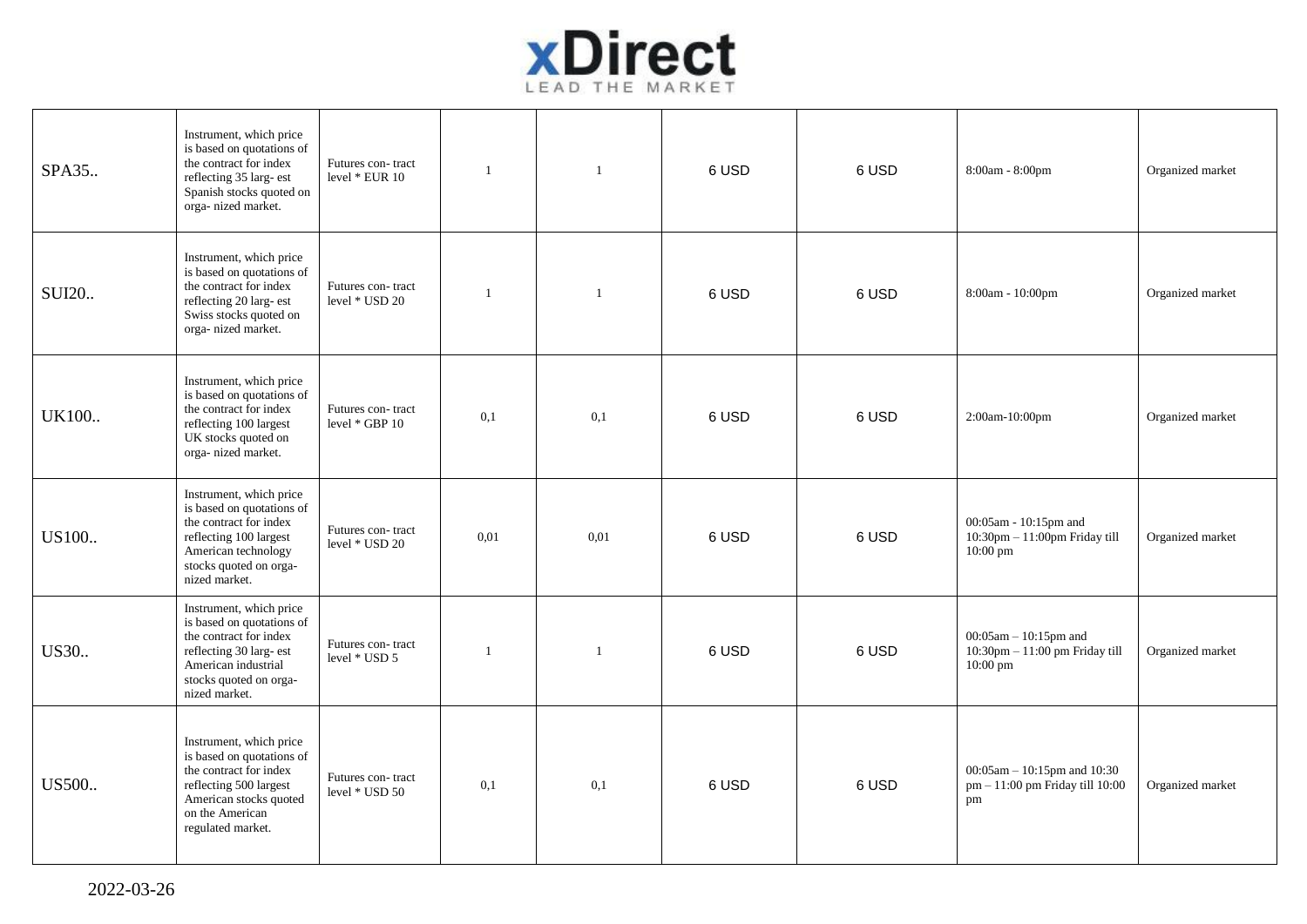

| US2000 | Instrument, which price<br>is based on quotations of<br>the contract for index<br>reflecting 2000 smallest<br>American stocks quoted<br>on organized market.                             | Futures con-tract<br>level * USD 200  | 0,1          | 0,1   | 6 USD | 6 USD | 00:05am - 11:00pm<br>Friday till 10:00 pm  | Organized market |
|--------|------------------------------------------------------------------------------------------------------------------------------------------------------------------------------------------|---------------------------------------|--------------|-------|-------|-------|--------------------------------------------|------------------|
| USDIDX | Instrument, which price<br>is based on quotations of<br>the contract for index<br>reflecting the value of<br>the United States dollar<br>rela-tive to a basket of<br>foreign currencies. | Instrument level<br>* USD 1000        | 0,001        | 0,001 | 6 USD | 6 USD | 2:00am - 11:00pm                           | Organized market |
| VIX.   | Instrument, which price<br>is based on quotations of<br>the contract for volatility<br>index quoted on<br>organized market                                                               | Futures contract<br>level * USD 4000  | $\mathbf{1}$ | 0.01  | 6 USD | 6 USD | 0:00am - 10:15pm Friday till<br>$10:00$ pm | Organized market |
| VOLX   | Instrument, which price<br>is based on quotations of<br>the contract for volatil-<br>ity index quoted on<br>organized market.                                                            | Futures con-tract<br>level * USD 4000 | 0,01         | 0,01  | 6 USD | 6 USD | 0:00am - 10:15pm Friday till<br>$10:00$ pm | Organized market |
| VSTOXX | Instrument which price<br>is based on quotations of<br>the contract for<br>VSTOXX quoted on<br>organized market                                                                          | Instrument level *<br><b>EUR 100</b>  | $\mathbf{1}$ | 0,01  | 6 USD | 6 USD | 01:10 am - 10:00 pm                        | Organized market |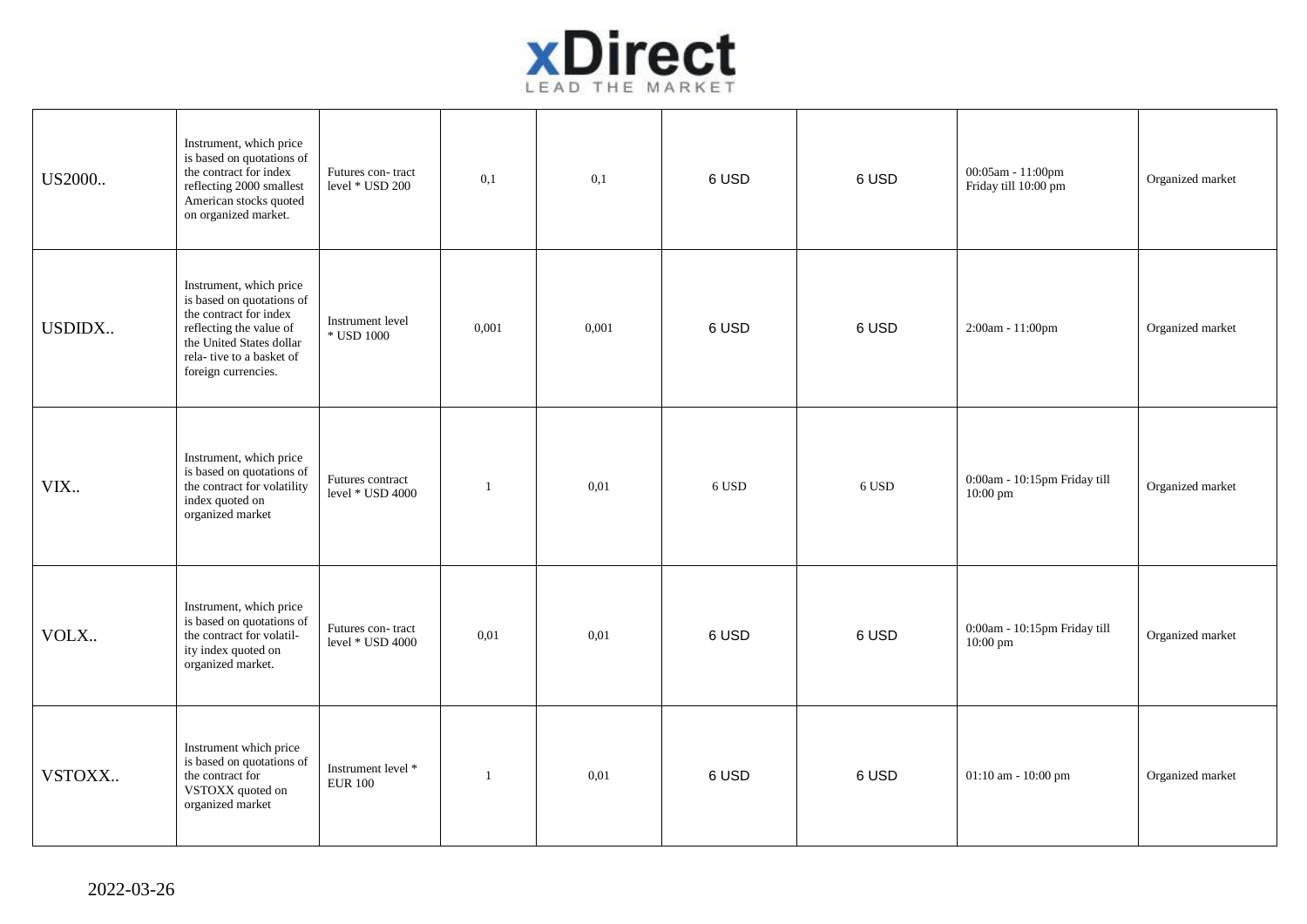

| W20                   | Instrument, which price<br>is based on quotations of<br>the contract for index<br>reflecting 20 larg- est<br>Polish stocks quoted on<br>orga-<br>nized market.                       | Futures con-tract<br>level * PLN 20       | 0,1                  | 0,1                                              | 6 USD                               | 6 USD                                     | 8:45am - 4:50pm              | Organized market      |  |  |  |
|-----------------------|--------------------------------------------------------------------------------------------------------------------------------------------------------------------------------------|-------------------------------------------|----------------------|--------------------------------------------------|-------------------------------------|-------------------------------------------|------------------------------|-----------------------|--|--|--|
| <b>COMMODITIES</b>    |                                                                                                                                                                                      |                                           |                      |                                                  |                                     |                                           |                              |                       |  |  |  |
| Символ<br>інструменту | Опис<br>інструменту                                                                                                                                                                  | Номінальна<br>вартість 1 лота             | Величина<br>1 пункту | Мінімальний<br>крок зміни<br>ціни (у<br>пунктах) | Стандартний<br>спред (у<br>пунктах) | Максимальна<br>величина ордера<br>у лотах | Торгові години<br>(CET/CEST) | Джерело<br>котирувань |  |  |  |
| ALUMINIUM             | Instrument, which price<br>is based on quotations<br>of the current price of<br>Aluminium quoted on<br>organized market.                                                             | Price of one ton of<br>aluminium * USD 50 |                      | $\overline{1}$                                   | 6 USD                               | 6 USD                                     | 8:30am - 7:30pm              | Organized market      |  |  |  |
| BUND10Y               | Instrument, which price<br>is based on quotations<br>of the contract for long<br>term debt securi- ties<br>issued by Fereral<br>Republic of Germany<br>quoted on organized<br>market | 10-year bond price *<br><b>USD 1000</b>   | 0.01                 | 0,01                                             | 6 USD                               | 6 USD                                     | 8:05am - 10:00pm             | Organized market      |  |  |  |
| CATTLE                | Instrument which price<br>is based on quotations<br>of the contract for<br>Feeder Cattle quoted on<br>organized market                                                               | Instrument level * USD<br>400             |                      | 0,001                                            | 6 USD                               | 6 USD                                     | 03:30 pm $-$ 08:05 pm        | Organized market      |  |  |  |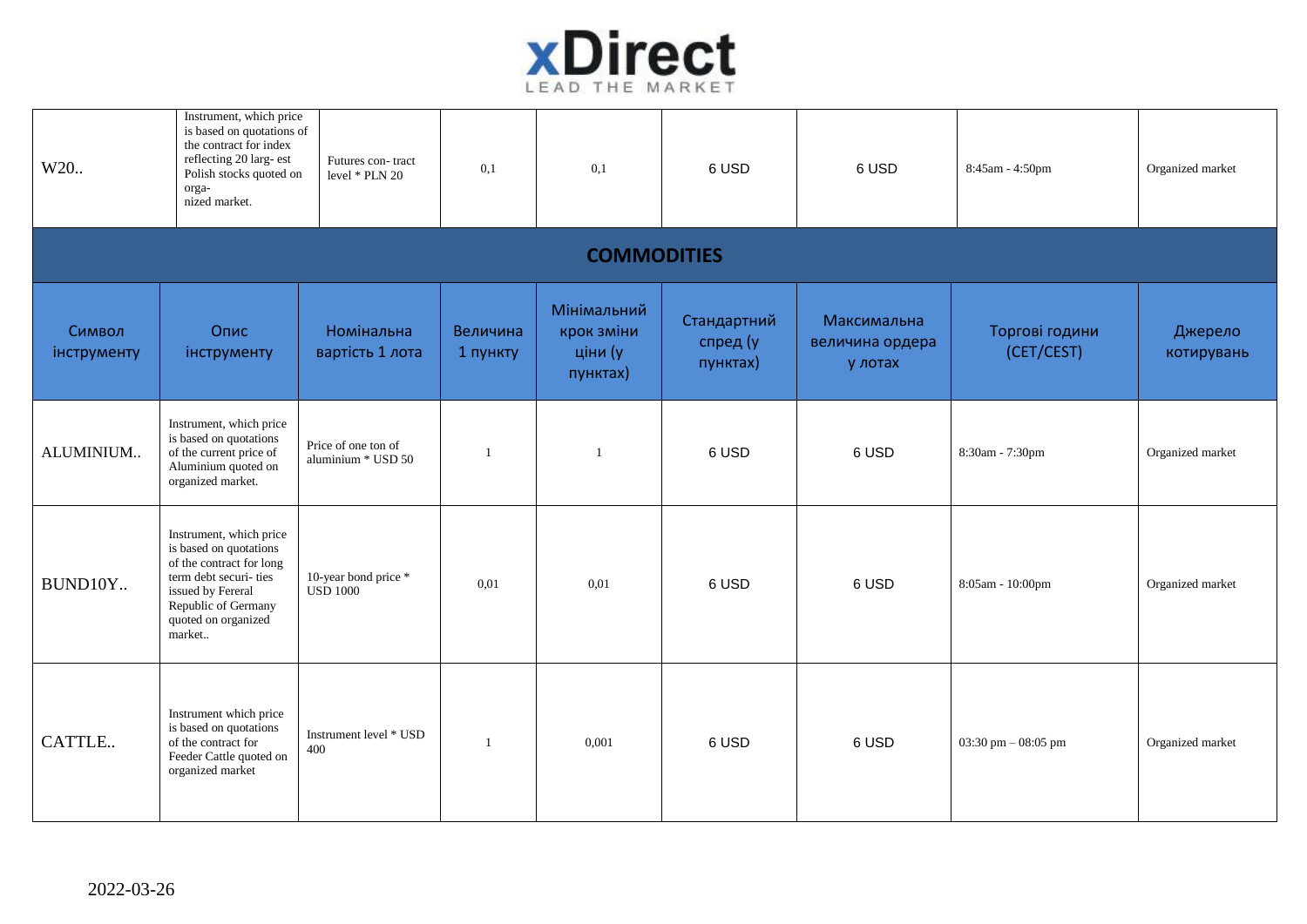

| COCOA    | Instrument, which price<br>is based on quotations<br>of the contract for<br>Cocoa quoted on orga-<br>nized market.                | Instrument level<br>$\,^*$ USD 10            | $\overline{1}$ | $\overline{1}$ | 6 USD | 6 USD | 10:45 am - 7:30 pm                     | Organized market |
|----------|-----------------------------------------------------------------------------------------------------------------------------------|----------------------------------------------|----------------|----------------|-------|-------|----------------------------------------|------------------|
| COFFEE   | Instrument, which price<br>is based on quotations<br>of the contract for<br>Coffee quoted on orga-<br>nized market.               | Price of 100 pounds of<br>coffee * USD 2000  | 0,01           | 0,01           | 6 USD | 6 USD | 10:15am - 7:30pm                       | Organized market |
| COPPER   | Instrument, which price<br>is based on quotations<br>of the current price of<br>Copper quoted on<br>organized market.             | Price of one ton of<br>copper * USD 30       | $\mathbf{1}$   | $\mathbf{1}$   | 6 USD | 6 USD | 8:30am - 7:30pm                        | Organized market |
| CORN     | Instrument, which price<br>is based on quotations<br>of the contract for Corn<br>quoted on orga-nized<br>market.                  | Price of 100 bushels of<br>corn<br>* USD 500 | 0.01           | 0,01           | 6 USD | 6 USD | 2:05am - 2:45pm and 3:35am -<br>8:00pm | Organized market |
| COTTON   | Instrument, which price<br>is based on quotations<br>of the contract for<br>Cotton quoted on orga-<br>nized market.               | Price of 100 pounds of<br>cotton * USD 500   | 0.01           | 0.01           | 6 USD | 6 USD | 8:30am - 8:20pm                        | Organized market |
| EMISS    | Instrument, which price<br>is based on quotations<br>of the contract for CO2<br>Emission rights quoted.                           | Futures con-tract level *<br><b>USD 5000</b> | 0.01           | 0.01           | 6 USD | 6 USD | $8:05am - 6:00pm$                      | Organized market |
| GASOLINE | Instrument which price<br>is based on quotations<br>of the contract for<br>Gasoline quoted on the<br>American regulated<br>market | Futures contract level *<br><b>USD 420</b>   | 0.01           | 0,01           | 6 USD | 6 USD | $00:00am - 11:00pm$                    | Organized market |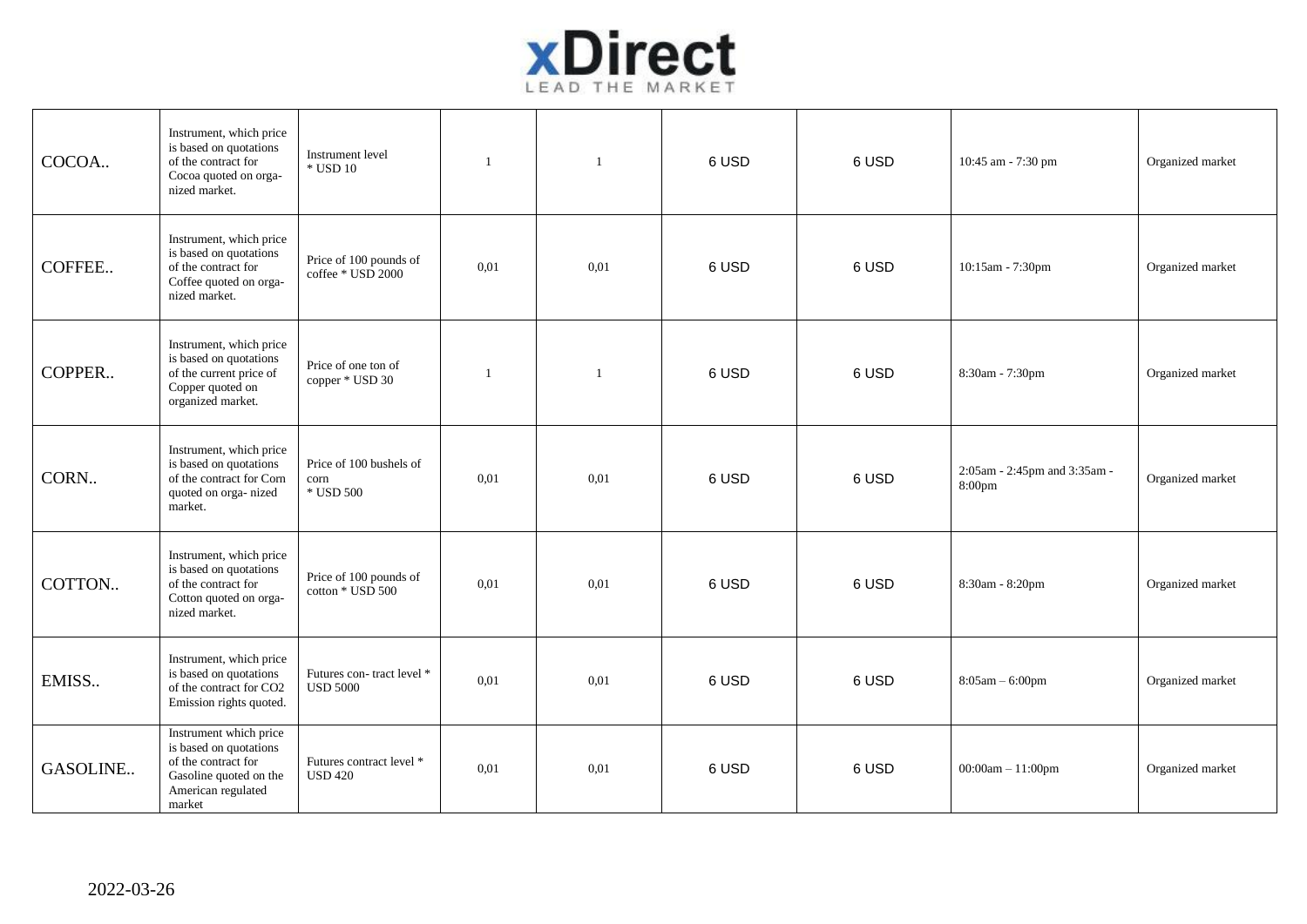

| GOLD     | Instrument, which price<br>is based on quotations<br>of troy ounce of Gold<br>on the interbank market.                                        | Price of the gold troy<br>ounce * USD 100                               | 0,01         | 0,01           | 6 USD | 6 USD | 00:00 am - 11:00 pm                                   | Interbank market price<br>from top-tier banks |
|----------|-----------------------------------------------------------------------------------------------------------------------------------------------|-------------------------------------------------------------------------|--------------|----------------|-------|-------|-------------------------------------------------------|-----------------------------------------------|
| LEANHOGS | Instrument which price<br>is based on quotations<br>of the contract for Lean<br>Hog quoted on<br>organized market                             | Instrument level * USD<br>400                                           | $\mathbf{1}$ | 0,001          | 6 USD | 6 USD | $03:30 \text{ pm} - 08:05 \text{ pm}$                 | Organized market                              |
| LSGASOIL | Instrument which price<br>is based on quotations<br>of the contract for Low<br>Sulphur Gas Oil quoted<br>on the European<br>regulated market. | Futures contract level *<br><b>USD 100</b>                              | 0.01         | 0,01           | 6 USD | 6 USD | $02:00am - 00:00am$                                   | Organized market                              |
| NATGAS   | Instrument, which price<br>is based on quotations<br>of the contract for Natu-<br>ral Gas quoted on<br>organized market.                      | Price of one thousand<br>square feet of the natural<br>gas * USD 30 000 | 0.001        | 0,001          | 6 USD | 6 USD | 00:00am - 11:00pm                                     | Organized market                              |
| NICKEL   | Instrument, which price<br>is based on quotations<br>of the current price of<br>Nickel quoted on<br>organized market.                         | Price of one ton of<br>nickel * USD 10                                  | $\mathbf{1}$ | $\overline{1}$ | 6 USD | 6 USD | $8:30am - 7:30pm$                                     | Organized market                              |
| OILs     | Instrument, which price<br>is based on quotations<br>of the current price of<br><b>Brent Crude OIL</b><br>quoted on orga-nized<br>market.     | Price of one barrel of<br>Brent crude oil * USD<br>1000                 | 0,01         | 0,01           | 6 USD | 6 USD | 2:05am - 11:00pm (Friday till<br>$10:00 \text{ pm}$ ) | Organized market                              |
| OIL.WTI  | Instrument, which price<br>is based on quotations<br>of the current price of<br>WTI Crude OIL quoted<br>on orga- nized market.                | Price of one barrel Wti<br>crude oil * USD 1000                         | 0,01         | 0,01           | 6 USD | 6 USD | 0:05 am - 11:00 pm Friday till<br>10:00 pm            | Organized market                              |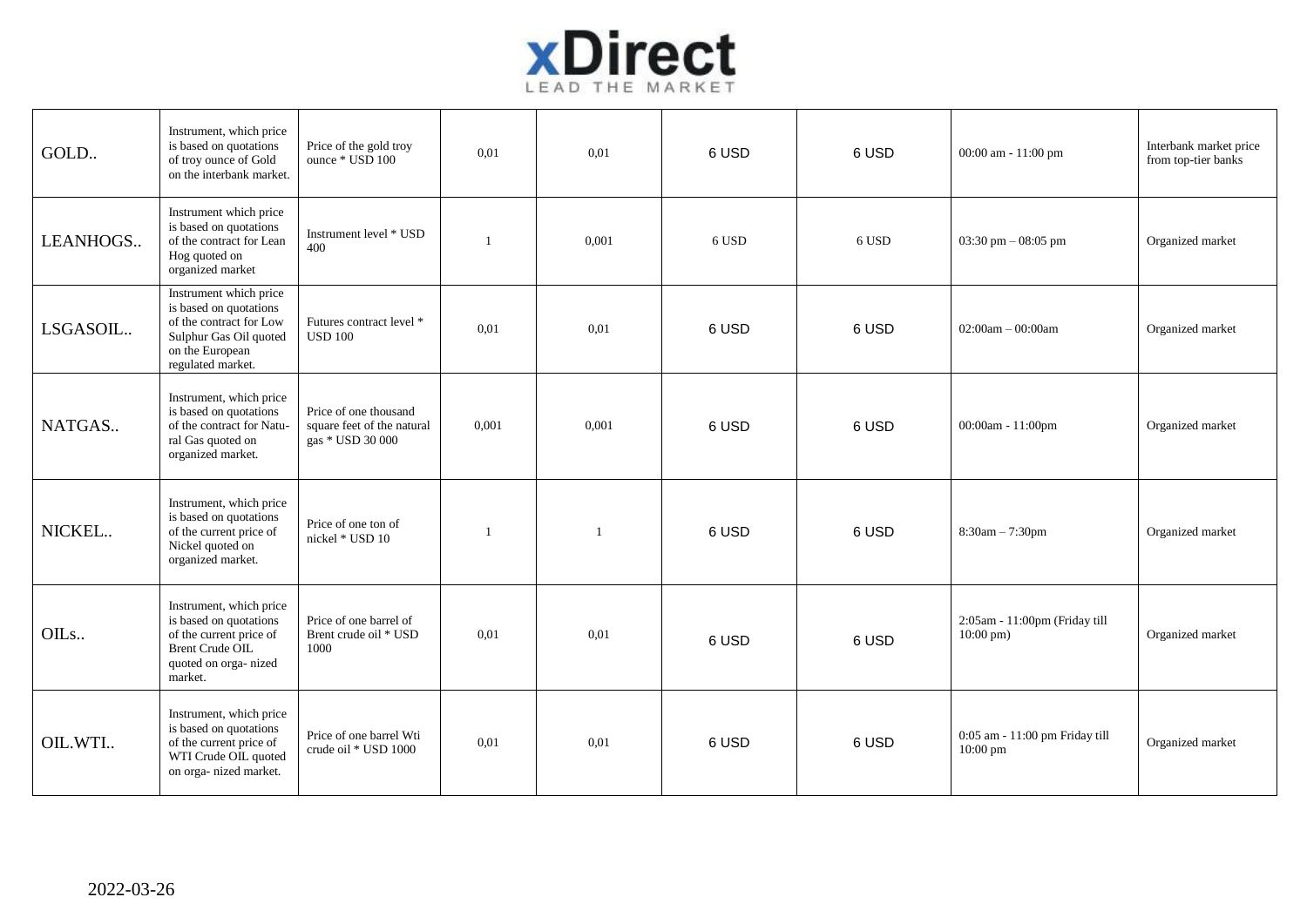

| PALLADIUM | Instrument, which price<br>is based on quotations<br>of troy ounce of<br>Palladium on the<br>interbank market.                                                                           | Price of one barrel Wti<br>crude oil * USD 1000 | 0,01         | 0.01  | 6 USD | 6 USD | 00:00am - 11:00 pm                        | Interbank market price<br>from top-tier banks |
|-----------|------------------------------------------------------------------------------------------------------------------------------------------------------------------------------------------|-------------------------------------------------|--------------|-------|-------|-------|-------------------------------------------|-----------------------------------------------|
| PLATINUM  | Instrument, which price<br>is based on quotations<br>of troy ounce of<br>Platinum on the<br>interbank market.                                                                            | Price of the platinum<br>troy ounce * USD 150   | 0,1          | 0,1   | 6 USD | 6 USD | 00:00am - $11:00$ pm                      | Interbank market price<br>from top-tier banks |
| SCHATZ2Y  | Instrument, which price<br>is based on quotations<br>of the contract for medi-<br>um term debt securities<br>issued by Fereral<br>Republic of Germany<br>quot- ed on organized<br>market | 2-year bond price * USD<br>1000                 | 0.01         | 0,01  | 6 USD | 6 USD | 8:05am - 10:00pm                          | Organized market                              |
| SILVER    | Instrument, which price<br>is based on quotations<br>of troy ounce of Silver<br>on the interbank market.                                                                                 | Price of the silver troy<br>ounce<br>* USD 5000 | 0,001        | 0,001 | 6 USD | 6 USD | 00:00am - 11:00pm                         | Interbank market price<br>from top-tier banks |
| SOYBEAN   | Instrument, which price<br>is based on quotations<br>of the contract for Soy<br>bean quoted on<br>organized market.                                                                      | Price of 100 bushels of<br>soybean * USD 300    | 0.01         | 0,01  | 6 USD | 6 USD | 02:05am - 02:45pm and 3:35pm -<br>08:00pm | Organized market                              |
| SOYOIL    | Instrument which price<br>is based on quotations<br>of the contract for<br>Soybean Oil quoted on<br>organized marke                                                                      | Instrument level * USD<br>600                   | $\mathbf{1}$ | 0.01  | 6 USD | 6 USD | 02:00 am - 08:20 pm                       | Organized market                              |
| SUGAR     | Instrument, which price<br>is based on quotations<br>of the contract for Sugar<br>quoted on orga-nized<br>market.                                                                        | Price of 100 pounds of<br>sugarcane * USD 1120  | 0,01         | 0.01  | 6 USD | 6 USD | 9:30am - 07:00pm                          | Organized market                              |